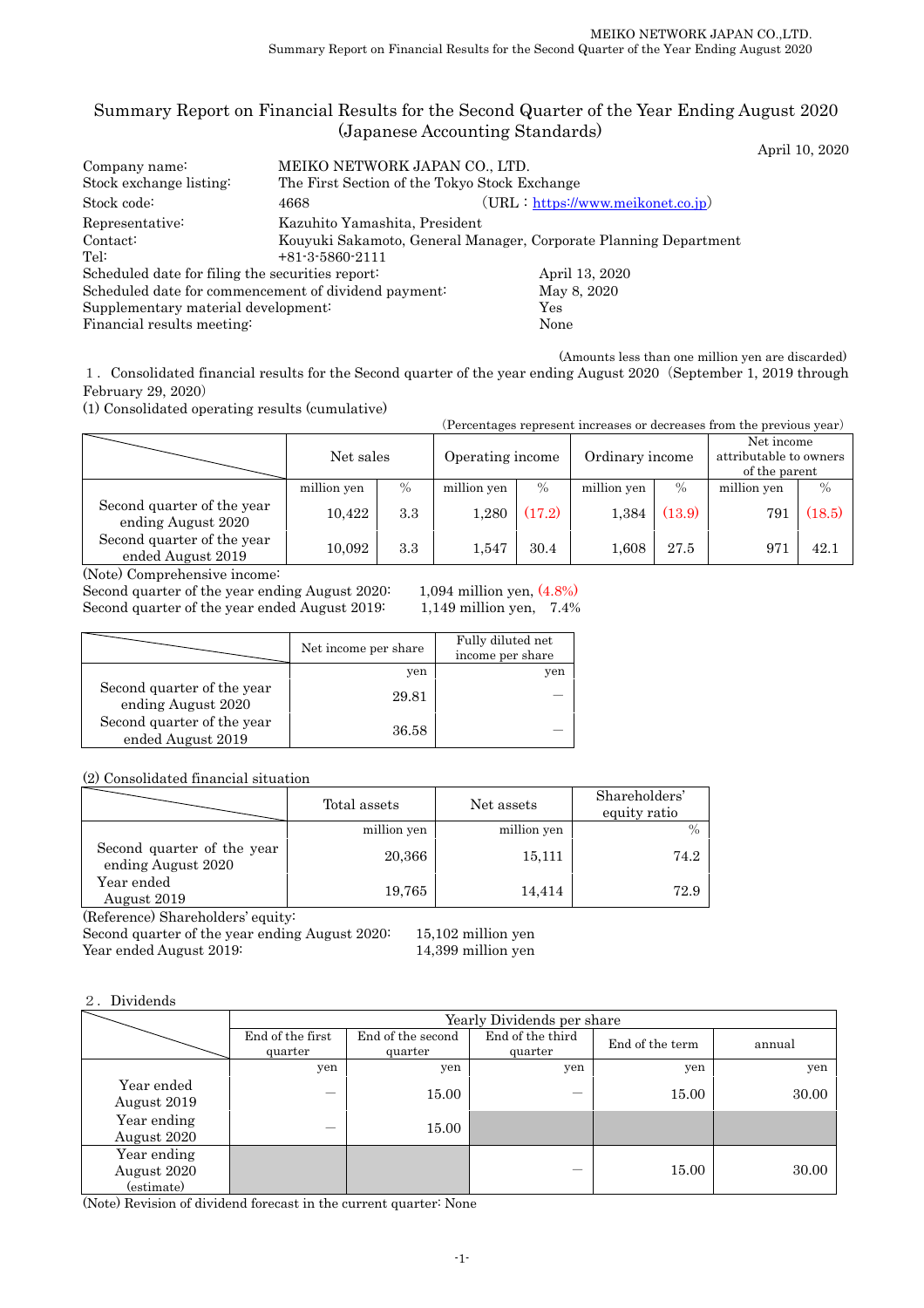3.Forecast of consolidated financial results for fiscal year ending August 2020 (September 1, 2019 through August 31, 2020)

|           | (Percentages represent increases or decreases from the previous year.) |      |                  |      |                 |      |                                                       |      |                            |
|-----------|------------------------------------------------------------------------|------|------------------|------|-----------------|------|-------------------------------------------------------|------|----------------------------|
|           | Net sales                                                              |      | Operating income |      | Ordinary income |      | Net income<br>attributable to<br>owners of the parent |      | Net<br>income<br>per share |
|           | million yen                                                            | $\%$ | million yen      | $\%$ | million<br>yen  | $\%$ | million<br>yen                                        | $\%$ | yen                        |
| Full-year |                                                                        |      |                  |      |                 |      |                                                       |      |                            |

(Note) Revision of consolidated earnings forecast' numerical values in the current quarter: Yes

 Due to the impact of the spread of the infection of COVID-19, there are many indeterminate factors and hard to disclosure the earnings forecast in the numerical value. We will disclosure the forecast of consolidated financial results once it is able to disclosure based on the reasonable and predictable information.

## (Notes)

(1) Changes of important subsidiaries during the period

(Changes of specific subsidiaries in accordance with changes in the scope of consolidation): None

- (2) Application of particular accounts procedures to the preparation of quarterly consolidated financial statements: None
- (3) Changes in accounting policies and changes or restatement of accounting estimates

| (i) Changes in accounting policies caused by revision of accounting standards: | None |
|--------------------------------------------------------------------------------|------|
| $(i)$ Changes in accounting policies other than $(i)$ :                        | None |
| (iii) Changes in accounting estimates:                                         | None |
| $(iv)$ Restatement:                                                            | None |
|                                                                                |      |

## (4) Number of outstanding issues (common stock)

| (i) Number of outstanding shares at the end of the period (including treasury stock) |                    |  |  |  |
|--------------------------------------------------------------------------------------|--------------------|--|--|--|
| Second quarter of the year ending August 2020: 27,803,600 shares                     |                    |  |  |  |
| Year ended August 2019:                                                              | 27,803,600 shares  |  |  |  |
| (ii) Number of shares of treasury stock at the end of the period:                    |                    |  |  |  |
| Second quarter of the year ending August 2020:                                       | $1,246,574$ shares |  |  |  |
| Year ended August 2019:                                                              | $1,246,574$ shares |  |  |  |
| (iii) Average number of shares during the period (accumulated consolidated quarter)  |                    |  |  |  |
| Second quarter of the year ending August 2020:                                       | 26,557,026 shares  |  |  |  |
| Second quarter of the year ended August 2019:                                        | 26,557,026 shares  |  |  |  |

※ This financial summary falls outside the scope of quarterly review procedures.

### ※ Explanation of the appropriate use of the forecasts of financial results, and other noteworthy matters

Forward-looking statements in the document, such as earnings forecasts, are based on the information currently available and certain assumptions that the company thinks reasonable. Actual results may differ remarkably from the statements due to variety of different factors.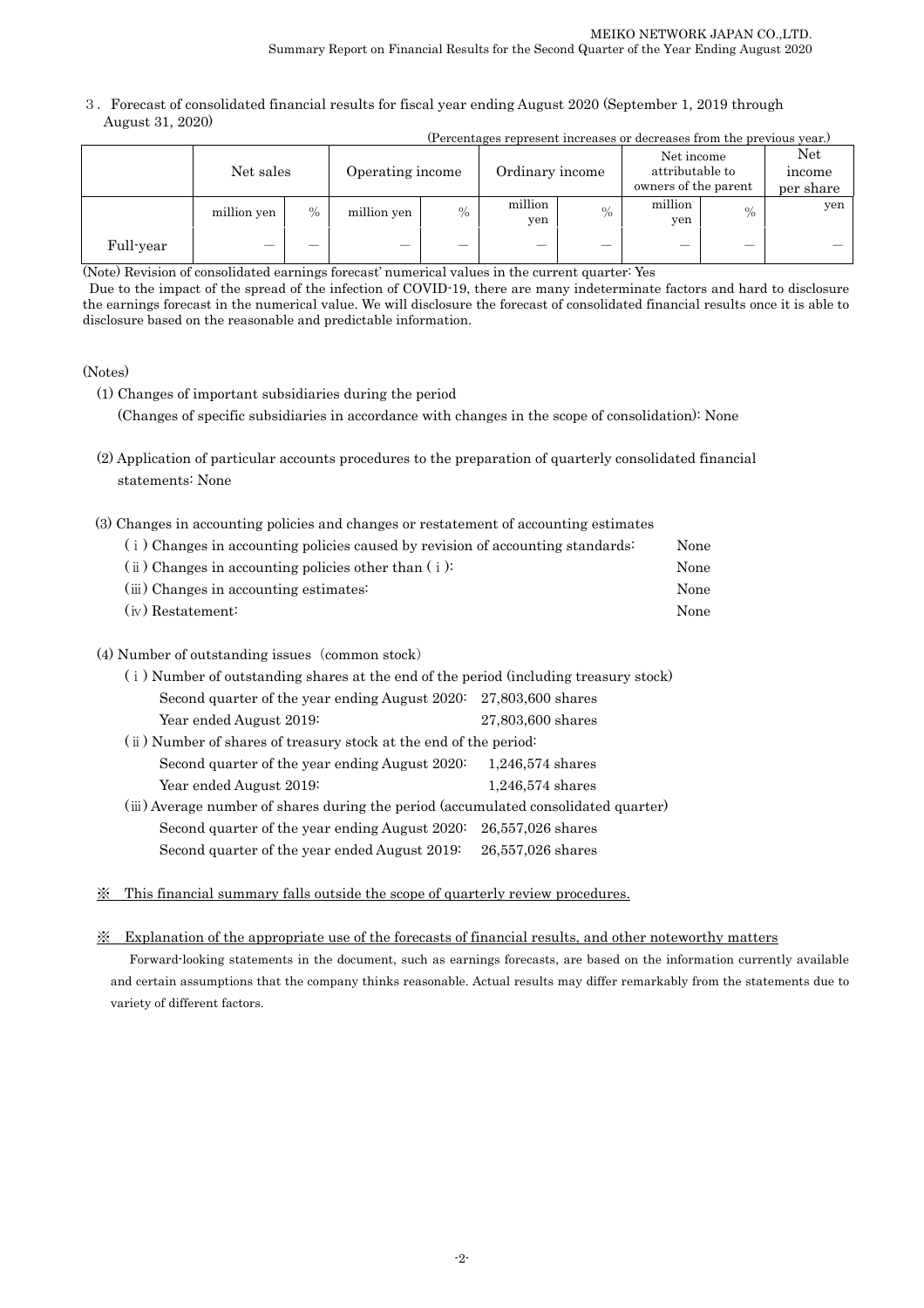| Term                                                                               |                      | Second quarter of the year<br>ended August 2019 | Second quarter of the year<br>ending August 2020 |                                     |  |
|------------------------------------------------------------------------------------|----------------------|-------------------------------------------------|--------------------------------------------------|-------------------------------------|--|
|                                                                                    |                      | From September 1, 2018<br>to February 28, 2019  | From September 1, 2019<br>to February 29, 2020   |                                     |  |
| <b>Fiscal Period</b>                                                               | Operating<br>results | Same period<br>the previous<br>year             | Operating<br>results                             | Same period<br>the previous<br>year |  |
| Number of Meiko Gijuku directly operated schools                                   | 231                  | (2)                                             | 223                                              | (8)                                 |  |
| Number of Meiko Gijuku directly operated schools<br>(MAXIS)                        | 94                   | (1)                                             | 94                                               |                                     |  |
| Number of Meiko Gijuku directly operated schools<br>(KLINE)                        | 42                   | $+42$                                           | 43                                               | $+1$                                |  |
| Number of Meiko Gijuku directly operated schools<br>(KMG)                          |                      |                                                 | 43                                               | $+43$                               |  |
| Total number of Meiko Gijuku directly operated<br>schools                          | 367                  | $+39$                                           | 403                                              | $+36$                               |  |
| Number of Meiko Gijuku franchised schools $\frac{1}{2}$ 1                          | 1,653                | (85)                                            | 1,529                                            | (124)                               |  |
| Total number of Meiko Gijuku schools                                               | 2,020                | (46)                                            | 1,932                                            | (88)                                |  |
| Number of registered students<br>of Meiko Gijuku directly operated schools         | 15,584               | (799)                                           | 15,070                                           | (514)                               |  |
| Number of registered students<br>of Meiko Gijuku directly operated schools (MAXIS) | 6,548                | (60)                                            | 7,078                                            | $+530$                              |  |
| Number of registered students<br>of Meiko Gijuku directly operated schools (KLINE) | 2,752                | $+2,752$                                        | 2,598                                            | (154)                               |  |
| Number of registered students<br>of Meiko Gijuku directly operated schools (KMG)   |                      |                                                 | 2,228                                            | $+2,228$                            |  |
| Total number of registered students<br>of Meiko Gijuku directly operated schools   | 24,884               | $+1,893$                                        | 26,974                                           | $+2,090$                            |  |
| Number of registered students<br>of Meiko Gijuku franchised schools                | 92,420               | (9,634)                                         | 85,090                                           | (7,330)                             |  |
| Total number of registered students<br>of Meiko Gijuku schools                     | 117,304              | (7,741)                                         | 112,064                                          | (5,240)                             |  |
| Sales from Meiko Gijuku directly operated schools<br>(million yen)                 | 5,273                | $+450$                                          | 5,679                                            | $+405$                              |  |
| Sales from Meiko Gijuku franchised schools $\frac{1}{2}$ 1<br>(million yen)        | 2,568                | (37)                                            | 2,393                                            | (174)                               |  |
| Sales from Japanese language schools<br>(million yen)                              | 674                  | $+21$                                           | 739                                              | $+64$                               |  |
| Sales from others<br>(million yen)                                                 | 1,575                | (112)                                           | 1,610                                            | $+34$                               |  |
| <b>Total Sales</b><br>(million yen)                                                | 10,092               | $+322$                                          | 10,422                                           | $+329$                              |  |
| Sales from Meiko Gijuku directly operated schools<br>(million yen)                 | 5,273                | $+450$                                          | 5,679                                            | $+405$                              |  |
| System-wide sales from Meiko Gijuku<br>franchised schools<br>(million yen)         | 16,049               | (1,235)                                         | 14,950                                           | (1,099)                             |  |
| Total system-wide sales from Meiko Gijuku schools<br>$\divideontimes 2$            | 21,323               | (784)                                           | 20,629                                           | (694)                               |  |

(Reference) Trend of numbers of Meiko Gijuku schools and registered students and system-wide sales

( ) ※ 1 Sales from Meiko Gijuku franchised schools represent royalty revenues and sales of products.

 2 Total system-wide sales from Meiko Gijuku schools represent the sum of total sales of Meiko Gijuku directly operated schools, including tuition, materials and examination fees, and the total sales of Meiko Gijuku franchised schools, including tuition. Materials and examination fees of franchised schools are excluded.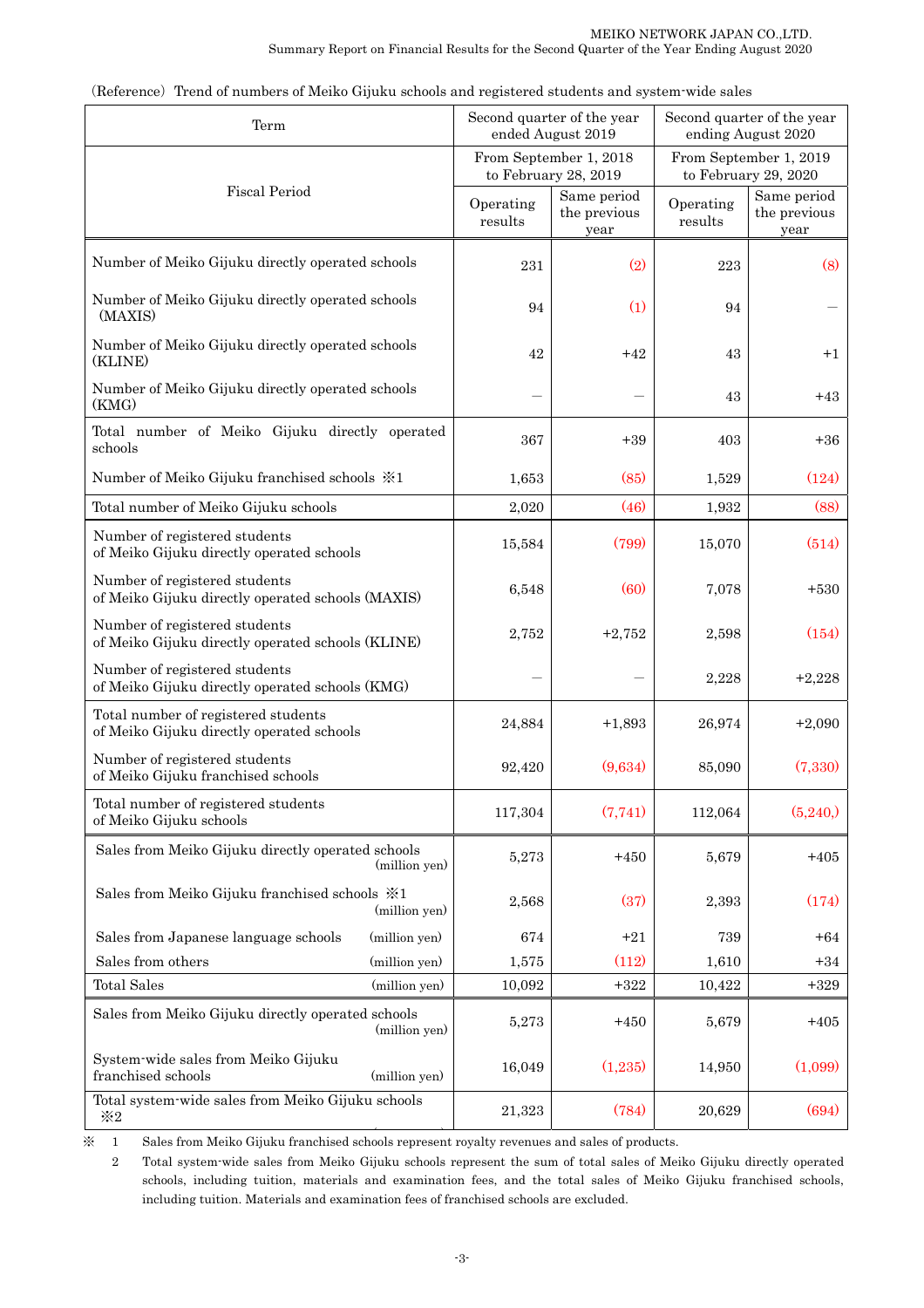# **Summary of consolidated financial statements**

| (1) Consolidated balance sheets |  |
|---------------------------------|--|
|---------------------------------|--|

|                                     |                                                        | (Million yen)                                                            |
|-------------------------------------|--------------------------------------------------------|--------------------------------------------------------------------------|
|                                     | End of previous fiscal year<br>(As of August 31, 2019) | End of second quarter of the<br>fiscal year<br>(As of February 29, 2020) |
| Assets                              |                                                        |                                                                          |
| Current assets                      |                                                        |                                                                          |
| Cash and deposits                   | 7,495                                                  | 7,911                                                                    |
| Accounts receivable - trade         | 1,294                                                  | 1,018                                                                    |
| <b>Securities</b>                   | 200                                                    | 399                                                                      |
| Merchandise                         | 391                                                    | 406                                                                      |
| Work in process                     | 14                                                     | 9                                                                        |
| Supplies                            | 12                                                     | 12                                                                       |
| Advance payments - trade            | 21                                                     | 31                                                                       |
| Prepaid expenses                    | 280                                                    | 302                                                                      |
| Other                               | 124                                                    | 147                                                                      |
| Allowance for doubtful accounts     | (100)                                                  | (51)                                                                     |
| Total current assets                | 9.734                                                  | 10,189                                                                   |
| Non-current assets                  |                                                        |                                                                          |
| Property, plant and equipment       |                                                        |                                                                          |
| <b>Buildings and structures</b>     | 1,537                                                  | 1,600                                                                    |
| Accumulated depreciation            | (821)                                                  | (854)                                                                    |
| Buildings and structures, net       | 715                                                    | 746                                                                      |
| Tools, furniture and fixtures       | 372                                                    | 377                                                                      |
| Accumulated depreciation            | (313)                                                  | (324)                                                                    |
| Tools, furniture and fixtures, net  | 59                                                     | 52                                                                       |
| Land                                | 446                                                    | 446                                                                      |
| Total property, plant and equipment | 1,220                                                  | 1,244                                                                    |
| Intangible assets                   |                                                        |                                                                          |
| Goodwill                            | 3,046                                                  | 2,810                                                                    |
| Software                            | 133                                                    | 293                                                                      |
| Software in progress                | 125                                                    |                                                                          |
| Telephone subscription right        | 5                                                      | 5                                                                        |
| Total intangible assets             | 3,311                                                  | 3,109                                                                    |
| Investments and other assets        |                                                        |                                                                          |
| Investment securities               | 4,075                                                  | 4,387                                                                    |
| Long-term prepaid expenses          | 68                                                     | 62                                                                       |
| Deferred tax assets                 | 138                                                    | 140                                                                      |
| Leasehold and guarantee deposits    | 978                                                    | 995                                                                      |
| Long-term time deposits             | 200                                                    | 200                                                                      |
| Other                               | 36                                                     | 36                                                                       |
| Total investments and other assets  | 5,497                                                  | 5.822                                                                    |
| Total non-current assets            | 10,030                                                 | 10,176                                                                   |
| Total assets                        | 19,765                                                 | 20,366                                                                   |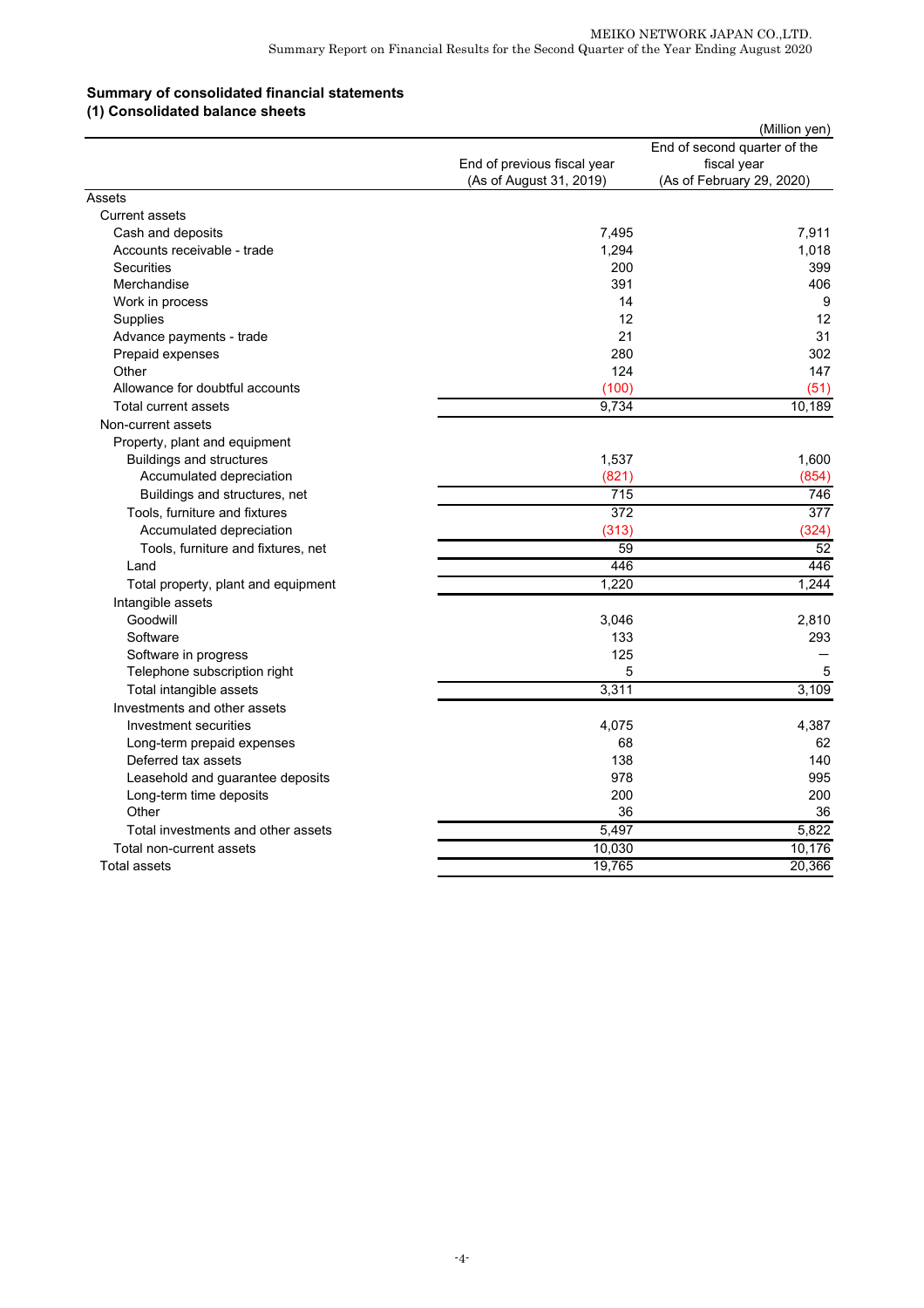| Liabilities                                           |        |        |
|-------------------------------------------------------|--------|--------|
| <b>Current liabilities</b>                            |        |        |
| Accounts payable - trade                              | 199    | 244    |
| Short-term borrowings                                 | 132    | 132    |
| Accounts payable - other                              | 146    | 199    |
| Accrued expenses                                      | 1,209  | 1,040  |
| Income taxes payable                                  | 618    | 634    |
| Accrued consumption taxes                             | 179    | 291    |
| Advances received                                     | 1,480  | 1,118  |
| Deposits received                                     | 124    | 163    |
| Provision for bonuses                                 | 352    | 371    |
| Provision for sales returns                           | 28     | 28     |
| Other                                                 | 35     | 33     |
| <b>Total current liabilities</b>                      | 4,506  | 4,260  |
| Non-current liabilities                               |        |        |
| Long-term borrowings                                  | 64     | 58     |
| Retirement benefit liability                          | 94     | 100    |
| Long-term accounts payable-other to employees         | 111    | 110    |
| Long-term accounts payable-other to officers          | 117    | 117    |
| Deferred tax liabilities                              | 136    | 280    |
| Asset retirement obligations                          | 300    | 309    |
| Long-term guarantee deposits                          | 17     | 17     |
| Total non-current liabilities                         | 843    | 994    |
| <b>Total liabilities</b>                              | 5,350  | 5,254  |
| Net assets                                            |        |        |
| Shareholders' equity                                  |        |        |
| Share capital                                         | 972    | 972    |
| Capital surplus                                       | 909    | 909    |
| Retained earnings                                     | 13,317 | 13,710 |
| Treasury shares                                       | (1643) | (1643) |
| Total shareholders' equity                            | 13,556 | 13,949 |
| Accumulated other comprehensive income                |        |        |
| Valuation difference on available-for-sale securities | 830    | 1,139  |
| Foreign currency translation adjustment               | 12     | 13     |
| Total accumulated other comprehensive income          | 843    | 1,153  |
| Non-controlling interests                             | 15     | 8      |
| Total net assets                                      | 14,414 | 15,111 |
| Total liabilities and net assets                      | 19,765 | 20,366 |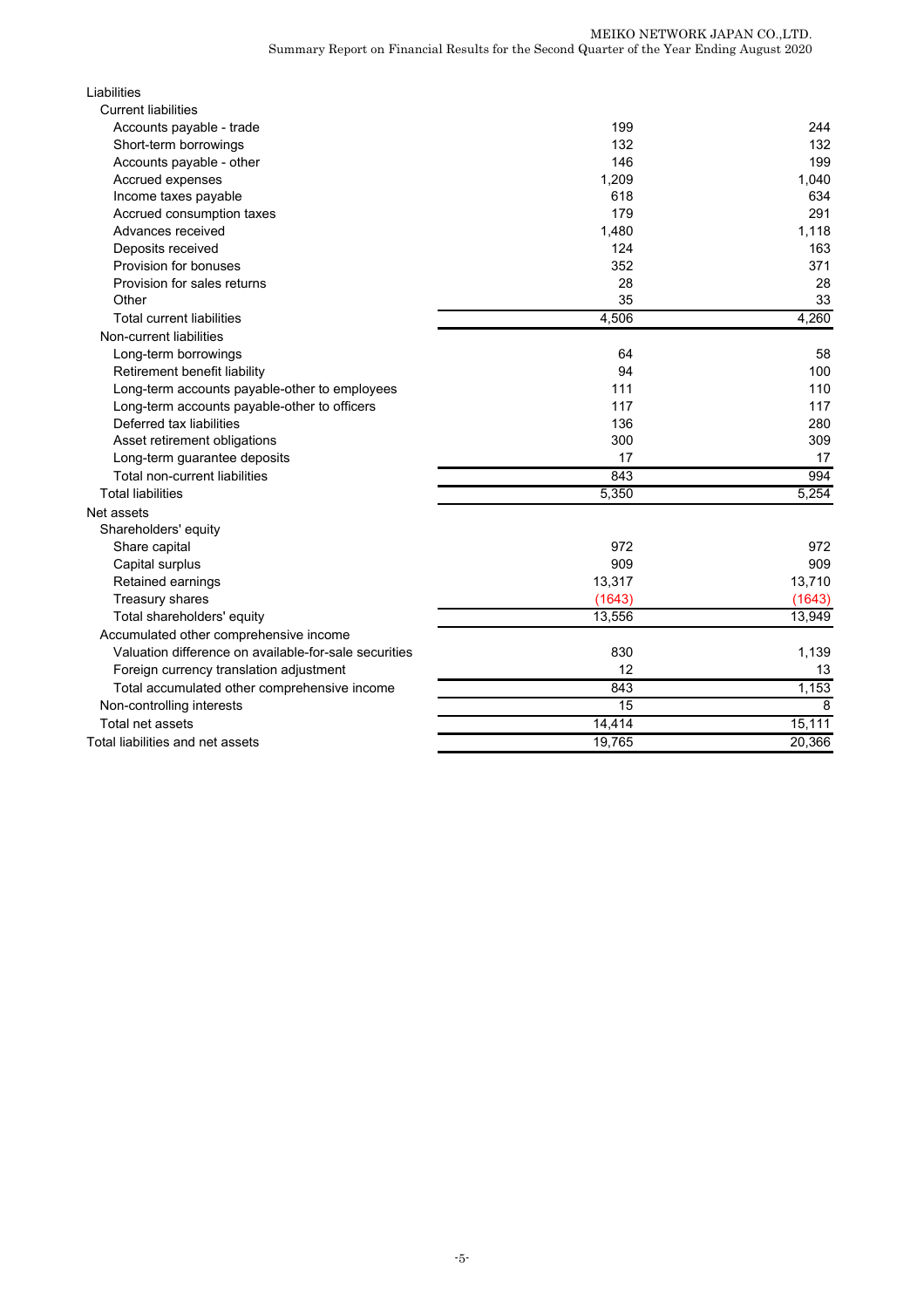### **(2) Consolidated statements of income and comprehensive income**

#### **Consolidated statements of income**

|                                                               |                            | (Million yen)           |
|---------------------------------------------------------------|----------------------------|-------------------------|
|                                                               | Second quarter of the      | Second quarter of the   |
|                                                               | previous consolidated term | consolidated term       |
|                                                               | (From September 1,2018     | (From September 1,2019) |
|                                                               | to February 28,2019)       | to February 29,2020)    |
| Net sales                                                     | 10,092                     | 10,422                  |
| Cost of sales                                                 | 6,590                      | 7,143                   |
| Gross profit                                                  | 3,501                      | 3,278                   |
| Selling, general and administrative expenses                  | 1,954                      | 1,997                   |
| Operating profit                                              | 1,547                      | 1,280                   |
| Non-operating income                                          |                            |                         |
| Interest income                                               | 9                          | 8                       |
| Dividend income                                               | 15                         | 19                      |
| Share of profit of entities accounted for using equity method |                            | 3                       |
| Rental income                                                 | 9                          | 10                      |
| Reversal of allowance for doubtful accounts                   | 18                         | 55                      |
| Other                                                         | 11                         | 12                      |
| Total non-operating income                                    | 65                         | 109                     |
| Non-operating expenses                                        |                            |                         |
| Interest expenses                                             | 0                          | 0                       |
| Rental expenses                                               | 3                          | 3                       |
| Other                                                         | 0                          |                         |
| Total non-operating expenses                                  | 4                          | 5                       |
| Ordinary profit                                               | 1,608                      | 1,384                   |
| Profit before income taxes                                    | 1,608                      | 1,384                   |
| Income taxes - current                                        | 635                        | 593                     |
| Income taxes - deferred                                       | 9                          | 5                       |
| Total income taxes                                            | 645                        | 599                     |
| Profit                                                        | 963                        | 785                     |
| Loss attributable to non-controlling interests                | (8)                        | (6)                     |
| Profit attributable to owners of parent                       | 971                        | 791                     |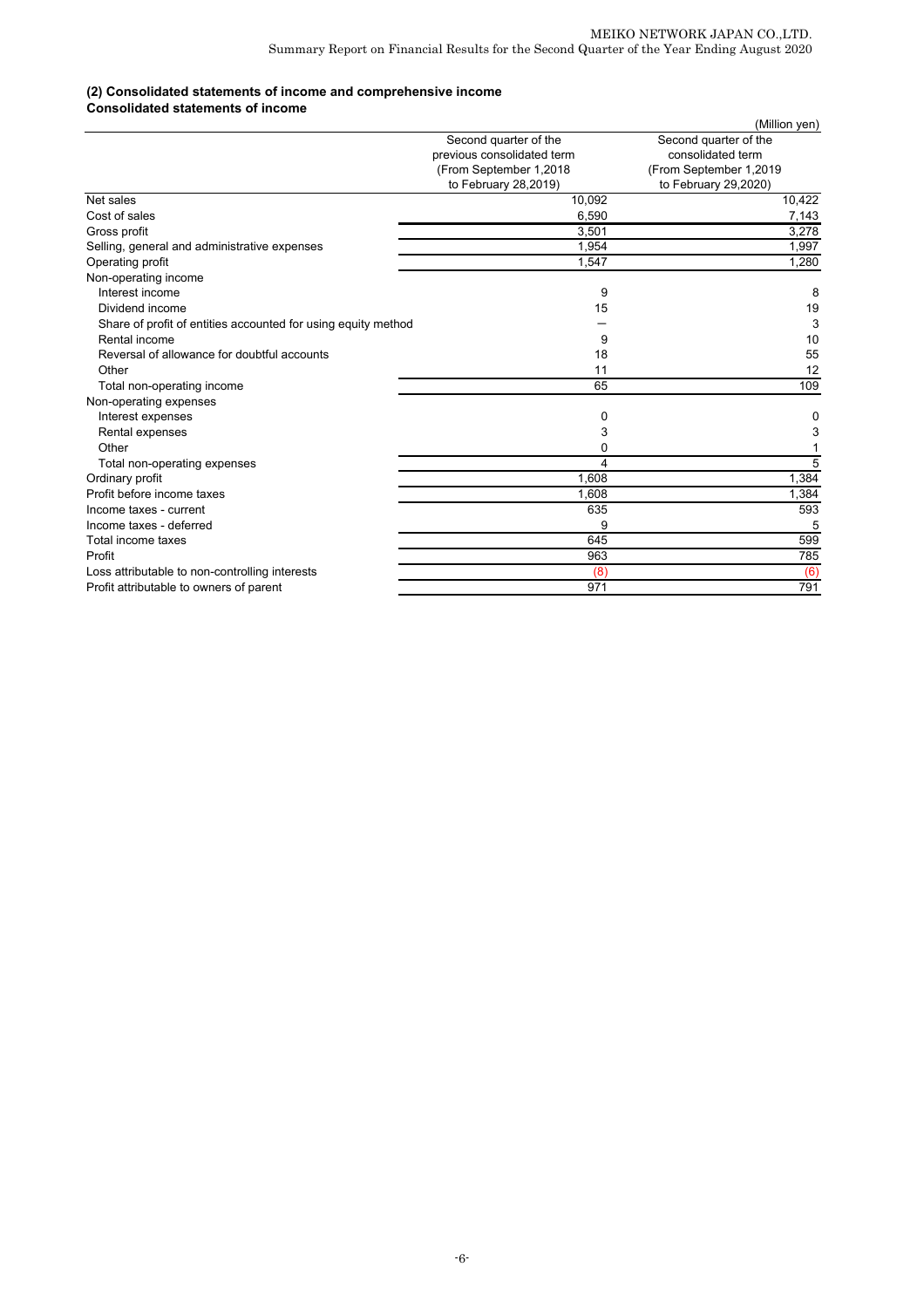## **Consolidated statements of comprehensive income**

|                                                                                   |                                                     | (Million yen)                              |
|-----------------------------------------------------------------------------------|-----------------------------------------------------|--------------------------------------------|
|                                                                                   | Second quarter of the<br>previous consolidated term | Second quarter of the<br>consolidated term |
|                                                                                   | (From September 1,2018                              | (From September 1,2019)                    |
|                                                                                   | to February 28,2019)                                | to February 29,2020)                       |
| Profit                                                                            | 963                                                 | 785                                        |
| Other comprehensive income                                                        |                                                     |                                            |
| Valuation difference on available-for-sale securities                             | 186                                                 | 309                                        |
| Share of other comprehensive income of entities accounted for using equity method |                                                     | 0                                          |
| Total other comprehensive income                                                  | 186                                                 | 309                                        |
| Comprehensive income                                                              | 1.149                                               | 1.094                                      |
| Comprehensive income attributable to                                              |                                                     |                                            |
| Comprehensive income attributable to owners of parent                             | 1,157                                               | 1.101                                      |
| Comprehensive income attributable to non-controlling interests                    | (8)                                                 | (6)                                        |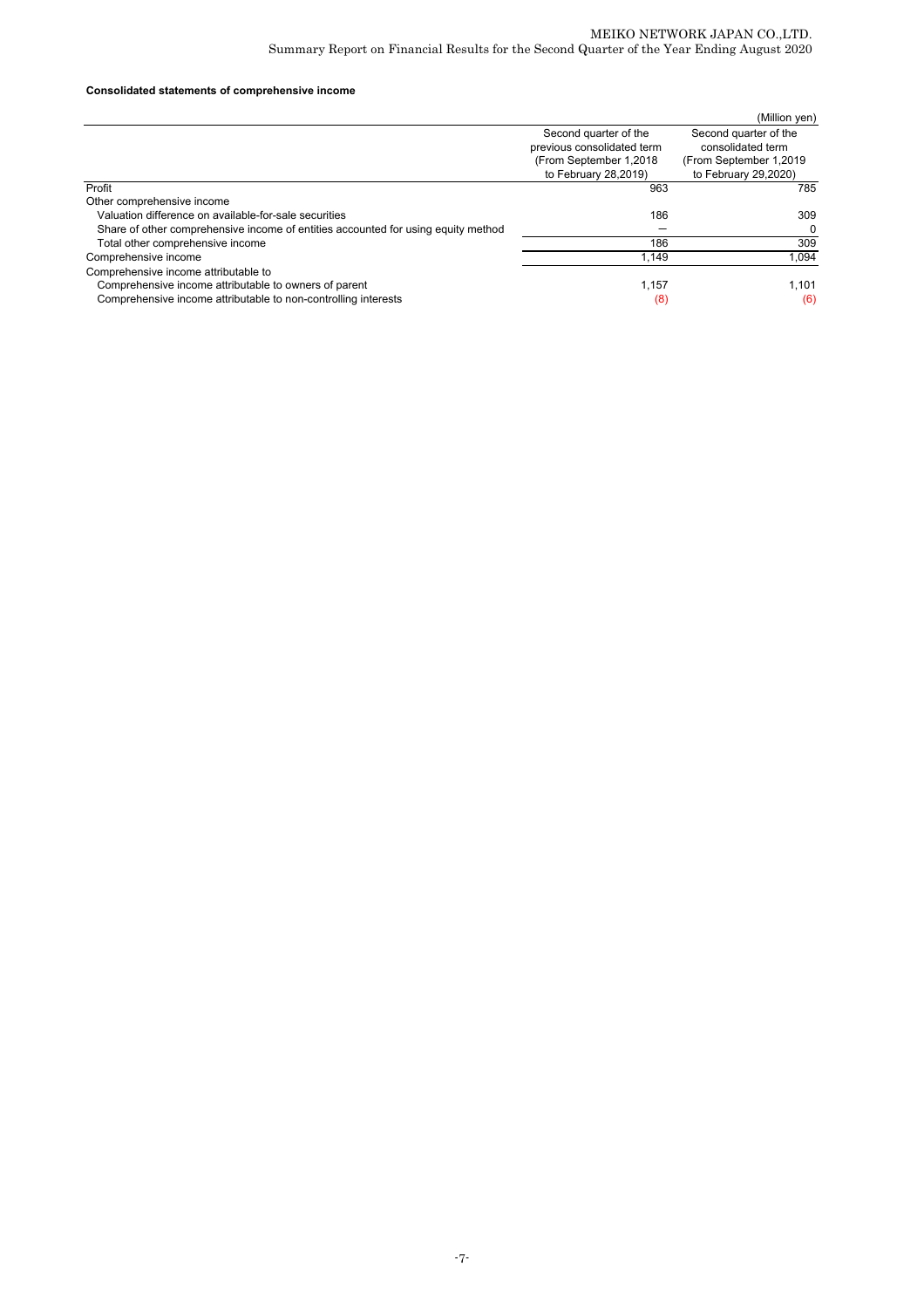# **Segment Information**

- Ⅰ Six months ended February 28, 2019(From September 1, 2018 to February 28, 2019)
- 1.Information about Segment Sales and Income (Loss)

|                      |                                                    |                                          |                                 |       |            | (Million of Yen) |
|----------------------|----------------------------------------------------|------------------------------------------|---------------------------------|-------|------------|------------------|
|                      | Reportable segment                                 |                                          |                                 |       |            |                  |
|                      | Meiko<br>Gijuku<br>directly<br>operated<br>schools | Meiko<br>Gijuku<br>franchised<br>schools | Japanese<br>language<br>schools | Total | $Others^*$ | Total            |
| Net sales            |                                                    |                                          |                                 |       |            |                  |
| Sales to third party | 5,273                                              | 2,568                                    | 674                             | 8,516 | 1,575      | 10,092           |
| Intersegment sales   | –                                                  | 303                                      | $\qquad \qquad$                 | 303   | 67         | 370              |
| Total                | 5,273                                              | 2,871                                    | 674                             | 8,820 | 1,642      | 10,462           |
| Segment income(loss) | 657                                                | 1,184                                    | 105                             | 1,947 | 146        | 2,094            |

(Note)\* "Others" consists of the operating segments not included in reportable segments. It includes Kids Business (Afterschool), Sports Business (Meiko Soccer School), Waseda Academy Kobetsu Schools and other businesses of consolidated subsidiaries.

2.Difference between the Total of the Reportable Segments' Measures of Profit or Loss and Income according to Consolidated Quarterly Statements of Income, and the Main Components of the Difference (Matters related to Adjustment of Difference)  $(MT<sup>1</sup>)$ 

|                                                             | (Million of Yen) |
|-------------------------------------------------------------|------------------|
| Income (Loss)                                               | Amount           |
| Reportable segment total                                    | 1,947            |
| Income (Loss) for "Others" category                         | 146              |
| Corporate expenses <sup>*</sup>                             | (546)            |
| Operating income reported on quarterly statements of income | 1,547            |

(Note)\* Corporate expenses are mainly expenses that relate to the General Affairs section of the parent company that are not attributable to the reportable segment.

- Ⅱ Six months ended February 29, 2020 (From September 1, 2019 to February 29, 2020)
- 1.Information about Segment Sales and Income (Loss)

|                      |                                                    |                                          |                                 |       |         | (Million of Yen) |
|----------------------|----------------------------------------------------|------------------------------------------|---------------------------------|-------|---------|------------------|
|                      | Reportable segment                                 |                                          |                                 |       |         |                  |
|                      | Meiko<br>Gijuku<br>directly<br>operated<br>schools | Meiko<br>Gijuku<br>franchised<br>schools | Japanese<br>language<br>schools | Total | Others* | Total            |
| Net sales            |                                                    |                                          |                                 |       |         |                  |
| Sales to third party | 5,679                                              | 2,393                                    | 739                             | 8,812 | 1,610   | 10,422           |
| Intersegment sales   |                                                    | 387                                      | —                               | 387   | 51      | 438              |
| Total                | 5,679                                              | 2,780                                    | 739                             | 9,199 | 1,661   | 10,861           |
| Segment income(loss) | 672                                                | 1,003                                    | 116                             | 1,792 | 75      | 1,867            |

(Note)\* "Others" consists of the operating segments not included in reportable segments. It includes Kids Business (Afterschool), Sports Business (Meiko Soccer School), Waseda Academy Kobetsu Schools and other businesses of consolidated subsidiaries.